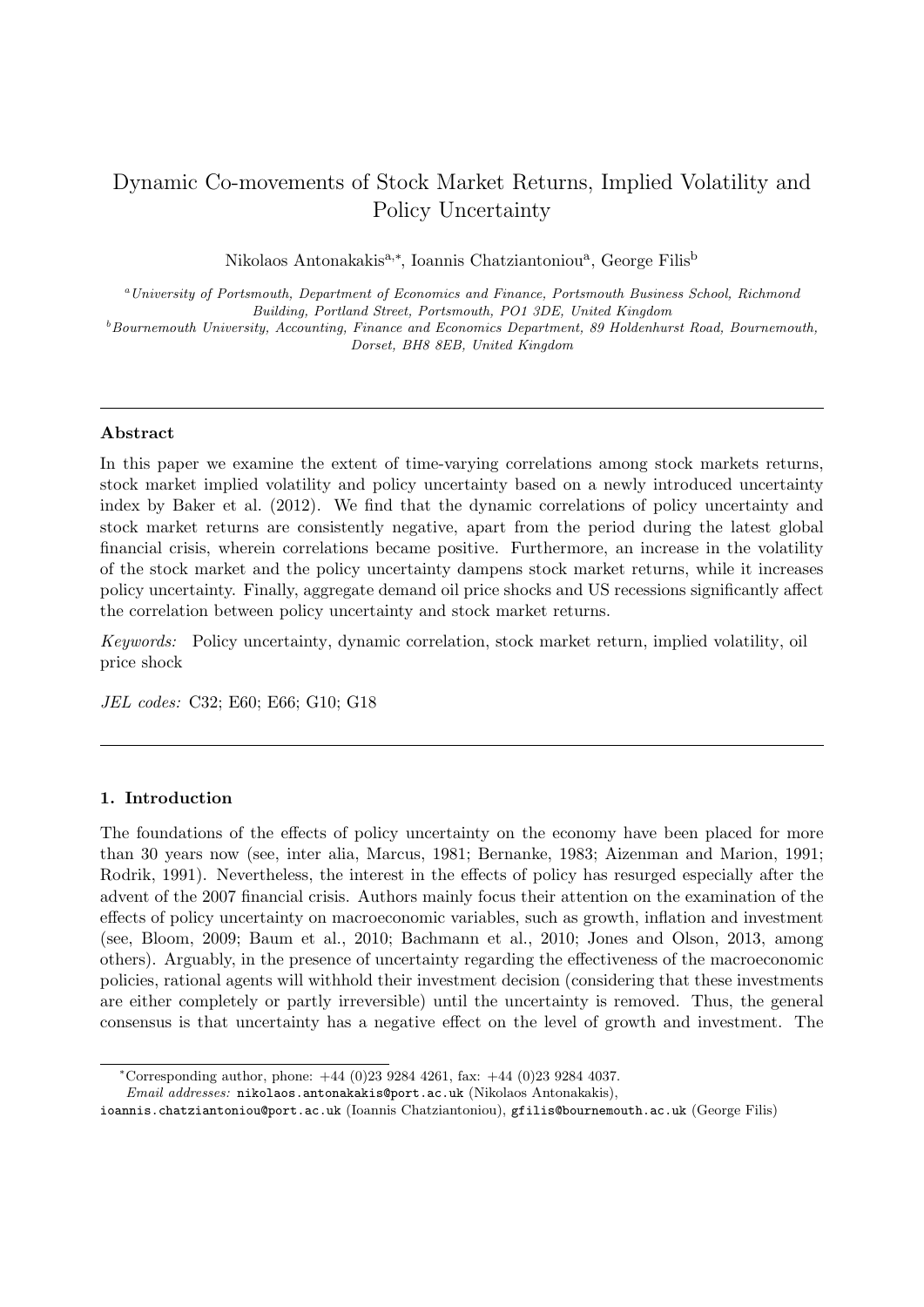effect of uncertainty on inflation is less clear-cut as it depends on international shocks, such as oil price shocks, according to Jones and Olson (2013).

The aim of this paper is to contribute towards the study of the effects of macroeconomic policy uncertainty on the economy, focusing on its effects on stock market performance. In particular, we explore the dynamic co-movements between macroeconomic policy uncertainty, stock market returns and stock market (implied) volatility using the newly introduced index of macroeconomic uncertainty by Baker et al. (2012) and a more elaborate measure of correlations.

To achieve that, we construct time-varying measures of correlations among policy uncertainty, stock market returns and stock market (implied) volatility based on the dynamic conditional correlation (DCC) model of Engle (2002). Taking into account both time variation and conditional heterogeneity in correlations, the proposed measure has several advantages compared to other commonly used measures. It is able to distinguish negative correlations due to episodes in single years, synchronous behavior during stable years and asynchronous behavior in turbulent years. Unlike rolling windows, an alternative way to capture time variability, the proposed measure does not suffer from the so called "ghost features", as the effects of a shock are not reflected in m consecutive periods, with m being the window span. In addition, under the proposed measure there is neither need to set a window span, nor loss of observations, nor is there a requirement for subsample estimation.

Our results based on monthly data between January 1985 and January 2013 suggest that dynamic correlations between policy uncertainty and stock market returns are consistently negative, apart from the period during the latest financial crisis, wherein dynamic correlations became positive. In addition, an increase in the volatility of the stock market and the policy uncertainty dampens stock market returns, while increases policy uncertainty. Last but not least, aggregate demand shocks are negatively associated with dynamic correlations, whereas dynamic correlations reveal heterogeneous patterns during US recessions.

The remainder of the paper is organized as follows. Section 2 discusses the methodology. Section 3 describes the data. Section 4 presents the empirical findings, and Section 5 summarizes and concludes the paper.

#### 2. Methodology

In order to examine the evolution of co-movements between policy uncertainty, stock market returns and stock market (implied) volatility, we obtain a time-varying measure of correlation based on the dynamic conditional correlation (DCC) model of Engle (2002).

Let  $y_t = [y_{1t}, y_{2t}]'$  be a  $2 \times 1$  vector comprising the data series. The conditional mean equations are then represented by:

$$
A(L)y_t = \varepsilon_t, \text{ where } \varepsilon_t | \Omega_{t-1} \sim N(0, H_t), \text{ and } t = 1, ..., T
$$
 (1)

where A is a matrix, L the lag operator and  $\varepsilon_t$  is the vector of innovations based on the information set,  $\Omega$ , available at time  $t - 1$ . The  $\varepsilon_t$  vector has the following conditional variance-covariance matrix:

$$
H_t = D_t R_t D_t,\tag{2}
$$

where  $D_t = diag\sqrt{h_{it}}$  is a 2 × 2 matrix containing the time-varying standard deviations obtained from univariate GARCH(p,q) models and  $R_t = \rho_{ijt} = \frac{q_{ij,t}}{\sqrt{q_{ii,t}q_{jj,t}}}$  where  $i, j = 1, 2$  is the  $2 \times 2$  matrix comprising the conditional correlations and which are our main focus.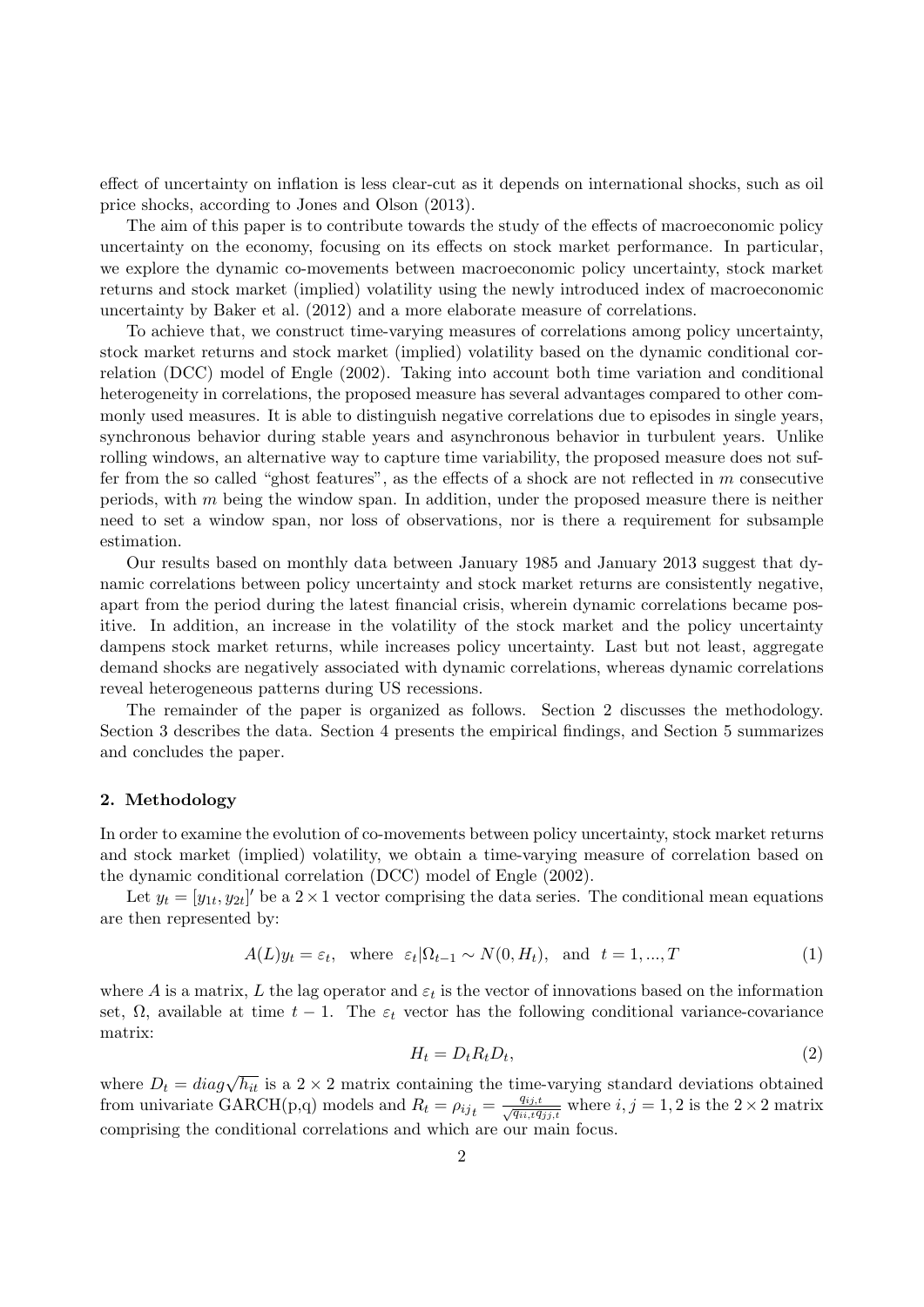#### 3. Data

The data used in this study are the policy uncertainty index series, the implied volatility index of S&P500 (VIX) and the S&P500 returns. The former series comes from Baker et al. (2012) and measures policy-related economic uncertainty in the United States. In particular, it's a constructed index based on three components. The first component quantifies newspaper coverage of policy-related economic uncertainty. The second component reflects the number of federal tax code provisions set to expire in future years. The third component uses disagreement among economic forecasters as a proxy for uncertainty. The VIX data series is obtained from Datastream. The S&P500 returns series is obtained from FRED database and defined as the annualized monthly change of the natural logarithm of  $S\&P500$  index, and given by: 1200  $\times$  $(\log(S\&P500<sub>t</sub>) - \log(S\&P500<sub>t-1</sub>)$ . Our sample ranges from January 1985 to January 2013 (337) observations).

Figure 1 shows the evolution of the policy uncertainty index of Baker et al. (2012), the VIX and the S&P500 returns. According to this figure, we observe that peaks of the uncertainty index to be associated with abrupt changes in stock market returns. A feature which we explore further below. In addition, there is an increasing pattern in the policy uncertainty index, beginning to emerge since the outbreak of the financial crisis in mid-2007.

Table 1 presents descriptive statistics of our data series. According to this table, we observe large variability in our main variables. The augmented Dickey-Fuller (ADF) test with just a constant indicates that S&P500 returns are stationary (as the null hypothesis of a unit root process is rejected), while uncertainty contains a unit root. Nevertheless, policy uncertainty is stationary in levels with a structural break taking place in August 2007, according to the Zivot and Andrews (1992) unit root test –a fact that was also observed informally by looking at Figure 1. The fact that the ARCH-LM test rejects the null hypothesis of homoskedasticity for each series suggests that it is appropriate to model these series as an ARCH-type process. Finally, the unconditional correlation between policy uncertainty and S&P500 returns is negative, while all remaining unconditional correlations are positive.

#### 4. Estimation Results

Table 2 reports the results of the three bivariate DCC models. Panels A and B present the conditional mean and variance results, respectively, while Panel C contains the Ljung-Box Q-Statistics on the standardized and squared standardized residuals, respectively, up to 12 lags. The choice of the lag length of the autoregressive process (AR) process of the conditional mean (CM) is based on the Akaike information criterion (AIC) and Schwarz Bayesian criterion (BIC) and serves to remove any serial correlation in the standardized residuals. The conditional variance of the series and a dummy variable, D, that equals 1 for the period of August 2007 onwards and 0 otherwise (to account for the upward trend in the uncertainty index in that period) are included whenever appropriate.

According to the results of the first model between policy uncertainty and stock market returns in Table 2, we observe that increased stock market conditional volatility increases policy uncertainty and dampens stock markets returns, while increases in the volatility of policy uncertainty lead to negative stock market returns and increased policy uncertainty. The dummy variable is significantly positive justifying the fact that uncertainty is higher in the post-August 2007 period.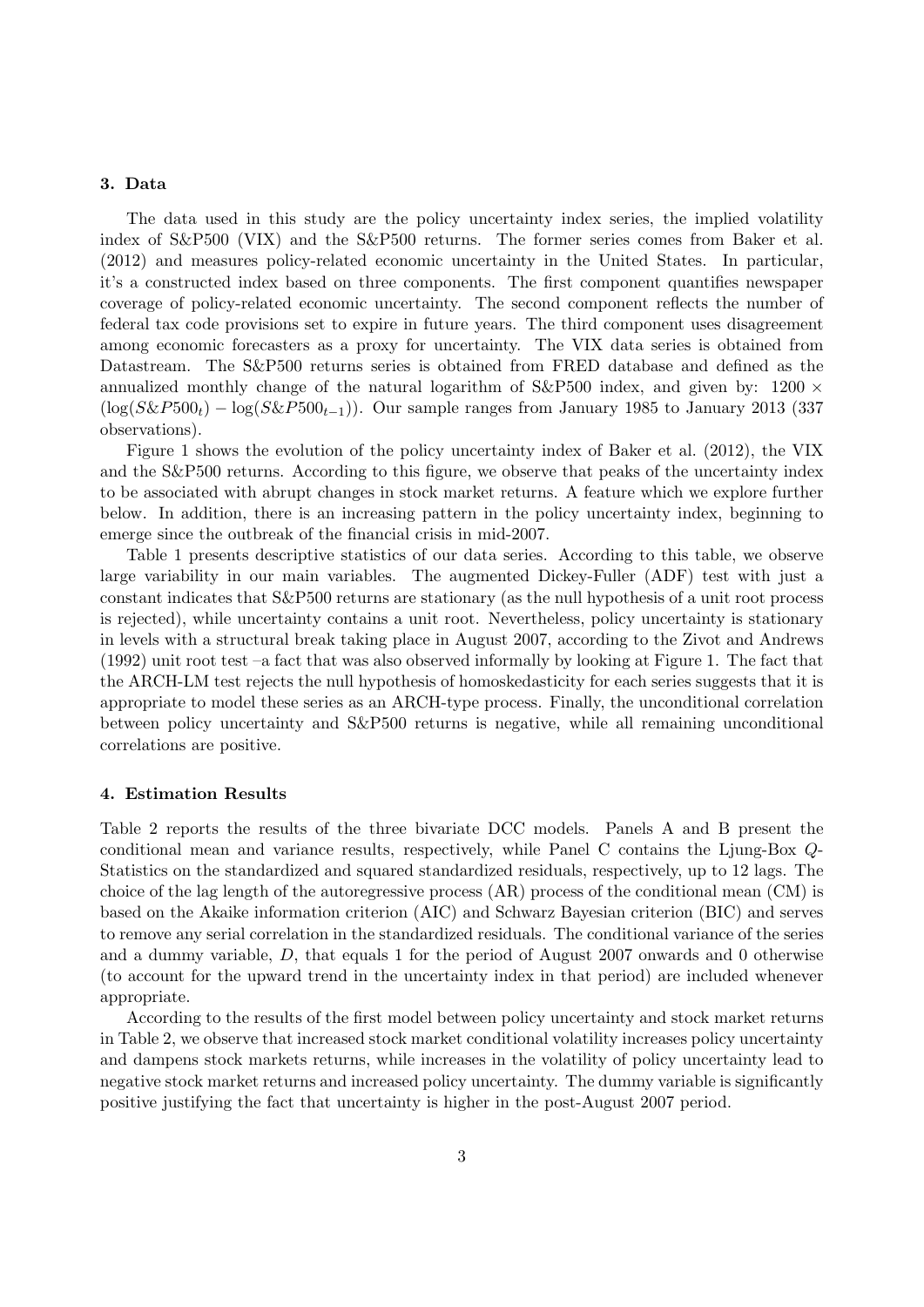There is an ongoing discussion on the fact that, even though the implied volatility index, VIX, has followed a declining trend since the peak of the latest financial crisis – and which is in line with the theory that uncertainty in the stock markets is being resolved after a crash (see, for instance, Hong and Stein, 2003; Zeira, 1999; Lee, 1998; Caplin and Leahy, 1994; Romer, 1993) –, we cannot observe the same pattern for the policy uncertainty index. On the contrary, the policy uncertainty index follows an increasing trend, which may the reason be hampering the recovery in the United States. We examine the interdependencies of policy uncertainty and the VIX in model 2 of Table 2. Finally, for robustness purposes we examine interdependencies between S&P500 returns and the VIX. Model 3 in Table 2 presents these results. One lag of the S&P500 returns and the VIX was enough to filter any remaining correlation. We observe that in addition to the conditional volatility (see Model 1), the implied volatility index has a significantly negative (positive) effect on stock market returns (the VIX), as well. Finally, S&P500 returns have a significantly positive effect on S&P500 returns but no significant impact on the VIX.<sup>1</sup>

In Figure 2, we present the dynamic conditional correlations of the three models estimated in Table 2, along with their 90% confidence intervals. The time-varying correlation between policy uncertainty and stock market returns is consistently negative over time, apart from the period during the latest global financial crisis, wherein correlations became positive. A plausible explanation why the correlation in the later part of the financial crisis did not behave as expected can be found in the unprecedented bailout package for the US banking sector of 2008 and the stimulus package of 2009. Even though the policy uncertainty remains high after these two packages, the stock market responded favourably, considering that in the later part of the financial crisis the market was experiencing positive returns.

Looking at the time-varying correlations between policy uncertainty and the VIX, we observe the following regularities. First, correlations fluctuate substantially over the sample period. More importantly, we observe that the correlations return to, or even exceed, the pre-recession levels, following the 1991 and 2001 U.S. recessions. However, in the case of the latest recession of 2007-09, correlations are yet to reach pre-crisis levels. On the contrary, they became negative from the second half of the 2007-09 recession and until mid-2010. These developments could be explained by the fact that although stock market uncertainty (lower variation in stock market returns and lower implied volatility - see Figure 1) has declined since the latest global recession (apart from few spikes in June 2010, October 2011 and June 2012), the policy uncertainty has not followed suit. Thus, the unusually high levels of policy uncertainty might have been, among others, an important factor hampering the recovery in the United States.

Finally, the dynamic correlation between stock market returns and VIX is negative throughout the sample period and it seems to follow a declining trend. In addition, stock market crashes (Black Monday of 1987, Russian financial crisis of 1998 and the latest financial crisis of 2008) are associated with sharp declines in the correlation levels.

An important question that arises is what explains the evolution of these dynamic correlations.

In order to tackle this issue, we apply a Fisher transformation on the estimated time-varying correlations,  $\rho_t$ , between policy uncertainty, VIX and stock market returns according to  $DC_t$  $log((1+\rho_t)/(1-\rho_t))$ , so as to ensure our dependent variable is not confined to the interval  $[-1, 1]$ ,<sup>2</sup>

<sup>&</sup>lt;sup>1</sup>All three model specifications in Table 2 do not suffer from serial correlation in the squared (standardized) residuals according to the misspecification tests in Panel C of Table 2.

 $2$ The results are not sensitive to this transformation though.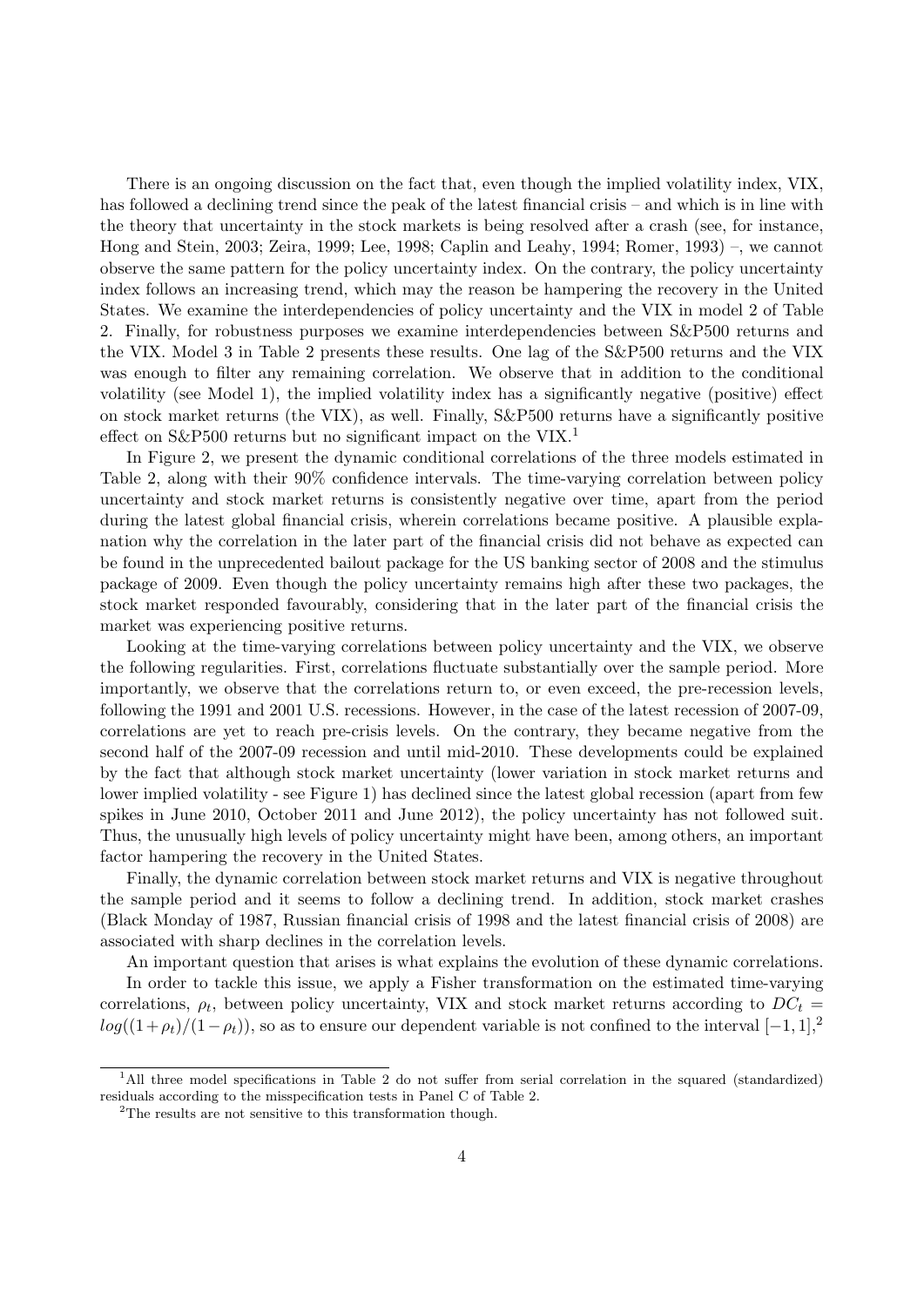and estimate various specifications of the following model:

$$
DC_t = \alpha + \beta DC_{t-1} + \gamma Oil\_Shocks_t + \delta Domestic\_Shocks_t + \theta US\_Recessions_t + \epsilon_t,
$$
 (3)

where  $\alpha$  is a constant,  $Oil\_Shocks_t$  is a vector of three oil price shocks<sup>3</sup>, Domestic Shocks<sub>t</sub> is a vector of domestic shocks, namely, US industrial production growth and inflation so as to account for changes in the real economy not captured by the oil shock variables,  $US\text{-}Recessions_t$  is a dummy variable that equals 1 during US recessions, as defined by NBER, and 0 otherwise, and  $\epsilon_t$  is the innovation. Finally, one lag of the dependent variable,  $DC_{t-1}$ , is included to account for first-order serial correlation in our transformed variable.

Table 3 presents the results of the various forms of model  $(3)$ . Under Columns  $(1)$ – $(4)$ , we examine the effects of oil price shocks without including any of the domestic shocks or US recessions dummy variables. We find that only the aggregate demand shocks have a negative and significant effect on dynamic correlation, suggesting that this specific oil price shock pushes the correlation to lower values. This is plausible as positive aggregate demand shocks (which result due to global economic growth) would decrease the policy uncertainty of the macroeconomic policies and increase stock returns. Under Columns  $(5)-(12)$ , we also add the domestic shocks to account for changes in the real economy not captured by international factors. We find that even after controling for domestic factors the results remain robust. Finally, under columns  $(13)$ – $(14)$ , we include dummy variables for the US recessions.<sup>4</sup> Our results reveal that US recessions do not seem to impact the dynamic correlation unless we isolate the effects of individual recession periods. Interestingly, the impact of the latest financial crisis is positive and significant, while the reverse holds true for the 1991 and 2001 recessions. This is indicative of the unique features of the 2007–09 financial crisis (Claessens et al., 2010; Antonakakis, 2012).<sup>5</sup>

#### 5. Conclusion

The focal point of this study is the extent of time-varying correlations among stock market returns, implied volatility and policy uncertainty. In particular, we employ the S&P500 returns, the VIX and the policy uncertainty index of Baker et al. (2012) that has recently gained considerable attention. Results show that the dynamic correlation between policy uncertainty and stock market returns is consistently negative over time, apart from the latest financial crisis. Moreover, an increase in the volatility of the stock market and the policy uncertainty dampens stock market returns, while it increases policy uncertainty. Finally, aggregate demand shocks are negatively associated with dynamic correlations, whereas dynamic correlations reveal heterogeneous patterns during US recessions.

A potential avenue for future research is to examine whether a similar pattern can be observed for European economies.

<sup>&</sup>lt;sup>3</sup>Oil price shocks have been estimated using the framework developed by Kilian (2009). Kilian (2009) identifies three oil price shocks (namely, supply-side shocks, aggregate demand shocks and oil specific demand shocks). Supplyside shocks are associated with changes in the world oil production, aggregate demand shocks are associated with changes in the global economic activity and oil specific demand shocks are associated with concerns about the future availability of oil.

<sup>&</sup>lt;sup>4</sup>To achieve that, we include a dummy variable reflecting all three recessions, and three individual dummy variables for the 1991, 2001 and 2007 US recessions, in Table 3 under specifications (13) and (14), respectively.

<sup>5</sup>As a robustness analysis, we repeated the estimation with the remaining two time-varying correlations. Our main conclusions remain similar. These results are available upon request.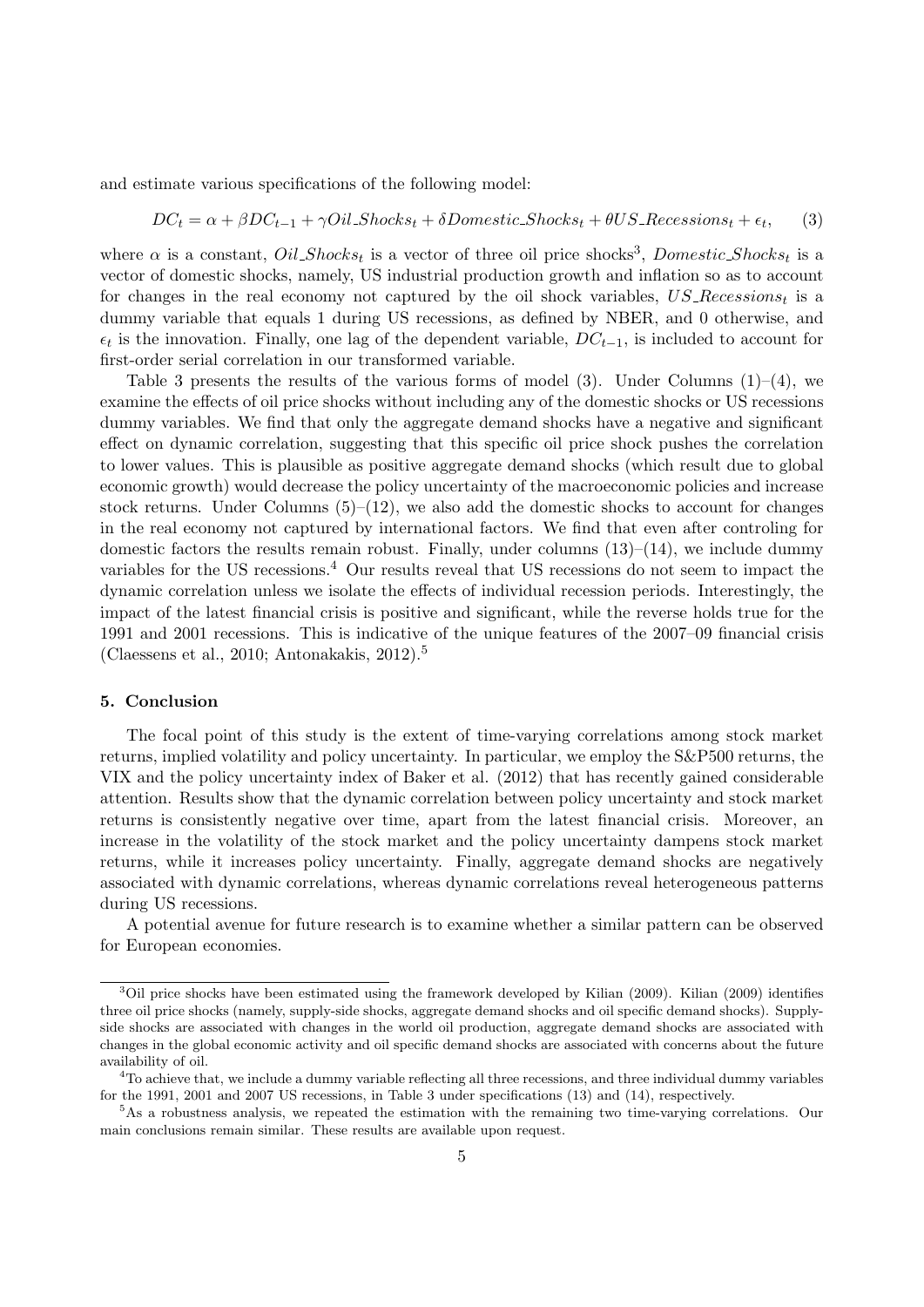#### References

- Aizenman, J., Marion, N., 1991. Policy Uncertainty, Persistence and Growth. NBER Working Papers 3848, National Bureau of Economic Research, Inc.
- Antonakakis, N., 2012. Business Cycle Synchronization During US Recessions Since the Beginning of the 1870s. Economics Letters 117 (2), 467–472.
- Bachmann, R., Elstner, S., Sims, E. R., 2010. Uncertainty and Economic Activity: Evidence from Business Survey Data. NBER Working Papers 16143, National Bureau of Economic Research, Inc.
- Baker, S., Bloom, N., Davis, S., 2012. Measuring Economic Policy Uncertainty. Working Paper Series, Stanford University.
- Baum, C. F., Caglayan, M., Talavera, O., 2010. On the Sensitivity of Firms' Investment to Cash Flow and Uncertainty. Oxford Economic Papers 62 (2), 286–306.
- Bernanke, B. S., 1983. Irreversibility, Uncertainty, and Cyclical Investment. The Quarterly Journal of Economics 98 (1), 85–106.
- Bloom, N., 2009. The Impact of Uncertainty Shocks. Econometrica 77 (3), 623–685.
- Caplin, A., Leahy, J., 1994. Business as Usual, Market Crashes, and Wisdom after the Fact. American Economic Review 84 (3), 548–565.
- Claessens, S., Kose, M. A., Terrones, M. E., 2010. The Global Financial Crisis: How Similar? How Different? How Costly? Journal of Asian Economics 21 (3), 247–264.
- Engle, R., 2002. Dynamic Conditional Correlation: A Simple Class of Multivariate Generalized Autoregressive Conditional Heteroskedasticity Models. Journal of Business & Economic Statistics 20 (3), 339–350.
- Hong, H., Stein, J. C., 2003. Differences of Opinion, Short-Sales Constraints, and Market Crashes. Review of Financial Studies 16 (2), 487–525.
- Jones, P. M., Olson, E., 2013. The Time-Varying Correlation between Uncertainty, Output, and Inflation: Evidence from a DCC-GARCH Model. Economics Letters 118 (1), 33–37.
- Kilian, L., 2009. Not All Oil Price Shocks Are Alike: Disentangling Demand and Supply Shocks in the Crude Oil Market. American Economic Review 99 (3), 1053–1069.
- Lee, I. H., 1998. Market Crashes and Informational Avalanches. Review of Economic Studies 65 (4), 741–59.
- Marcus, A. A., 1981. Policy Uncertainty and Technological Innovation. The Academy of Management Review 6 (3), 443–448.
- Rodrik, D., 1991. Policy Uncertainty and Private Investment in Developing Countries. Journal of Development Economics 36 (2), 229–242.
- Romer, D., 1993. Rational Asset-Price Movements without News. American Economic Review 83 (5), 1112–1130.

Zeira, J., 1999. Informational Overshooting, Booms, and Crashes. Journal of Monetary Economics 43 (1), 237–257.

Zivot, E., Andrews, D. W. K., 1992. Further Evidence on the Great Crash, the Oil-Price Shock, and the Unit-Root Hypothesis. Journal of Business & Economic Statistics 10 (3), 251–270.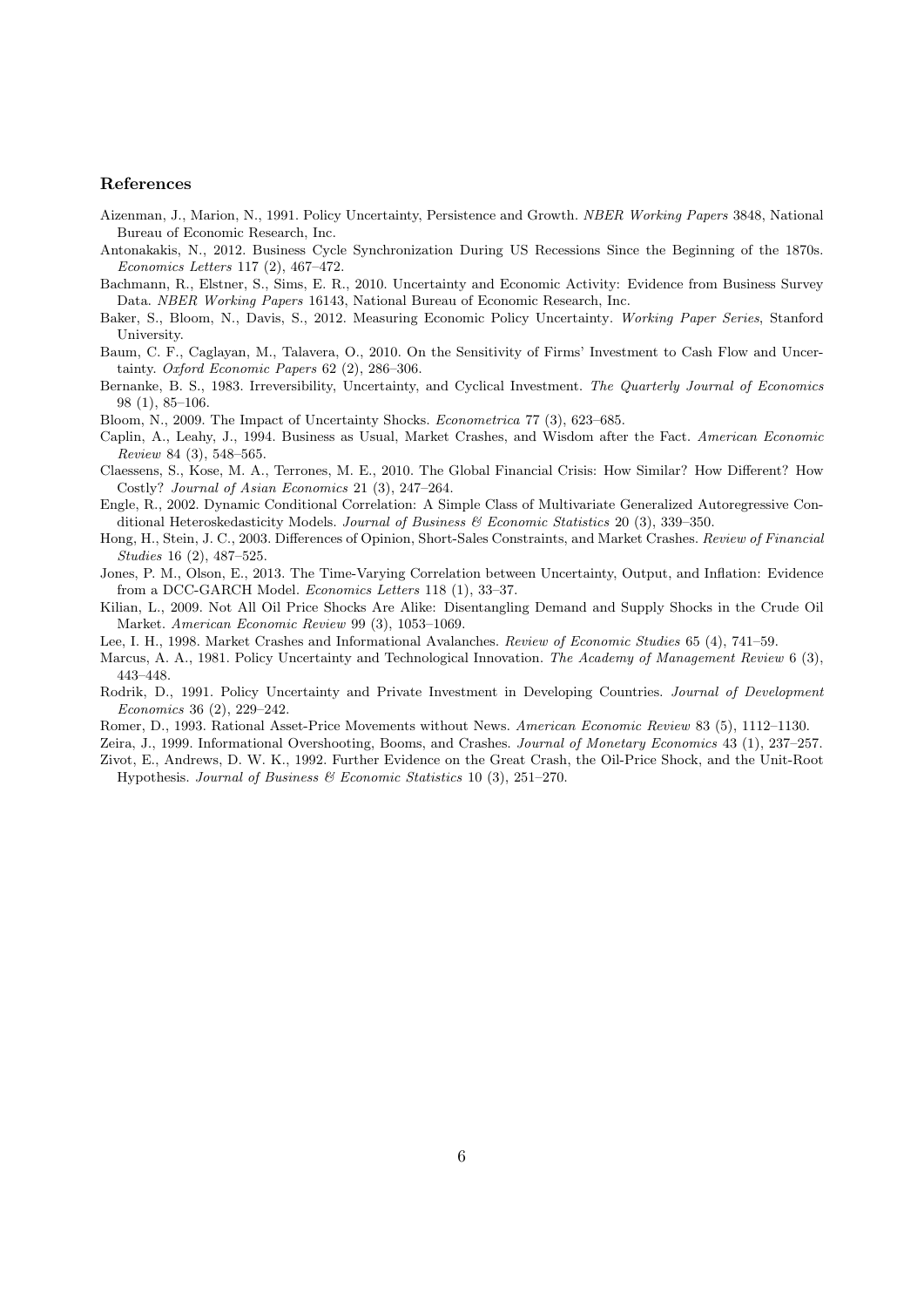

Figure 1: Baker et al. (2012) Uncertainty index, S&P500 Returns and Implied Volatility Index (VIX)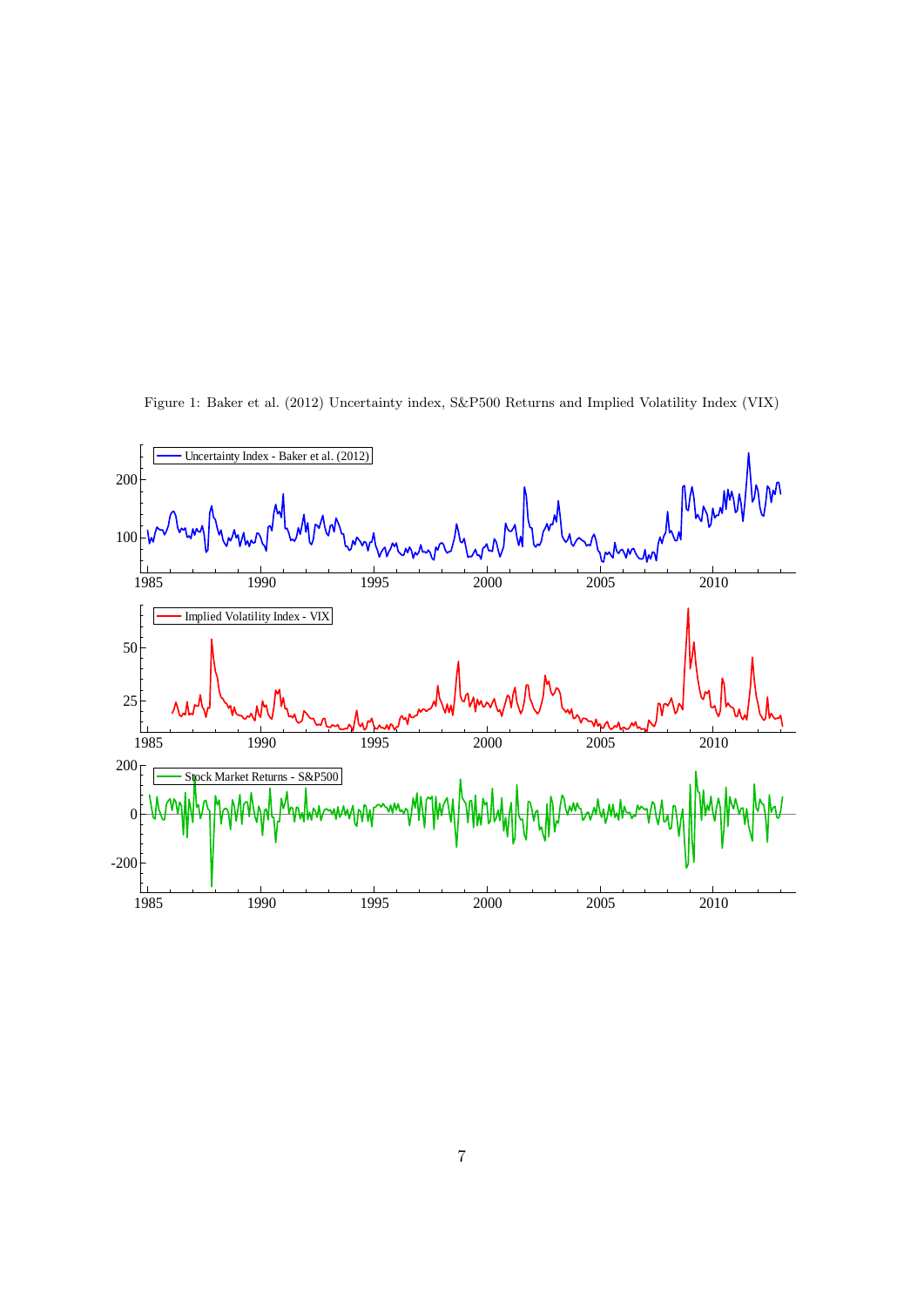Figure 2: Dynamic conditional correlations of Uncertainty and S&P500 Returns Figure 2: Dynamic conditional correlations of Uncertainty and S&P500 Returns



Note: Blue, red and green solid lines are the dynamic conditional correlations between Policy Uncertainty and Stock market Returns, Policy Uncertainty Note: Blue, red and green solid lines are the dynamic conditional correlations between Policy Uncertainty and Stock market Returns, Policy Uncertainty and the Implied Volatility Index, and between Stock Market Returns and the Implied Volatility Index (VIX), respectively. Dotted lines are the 90% and the Implied Volatility Index, and between Stock Market Returns and the Implied Volatility Index (VIX), respectively. Dotted lines are the 90% confidence intervals. Shading denotes US recessions as defined by NBER. confidence intervals. Shading denotes US recessions as defined by NBER.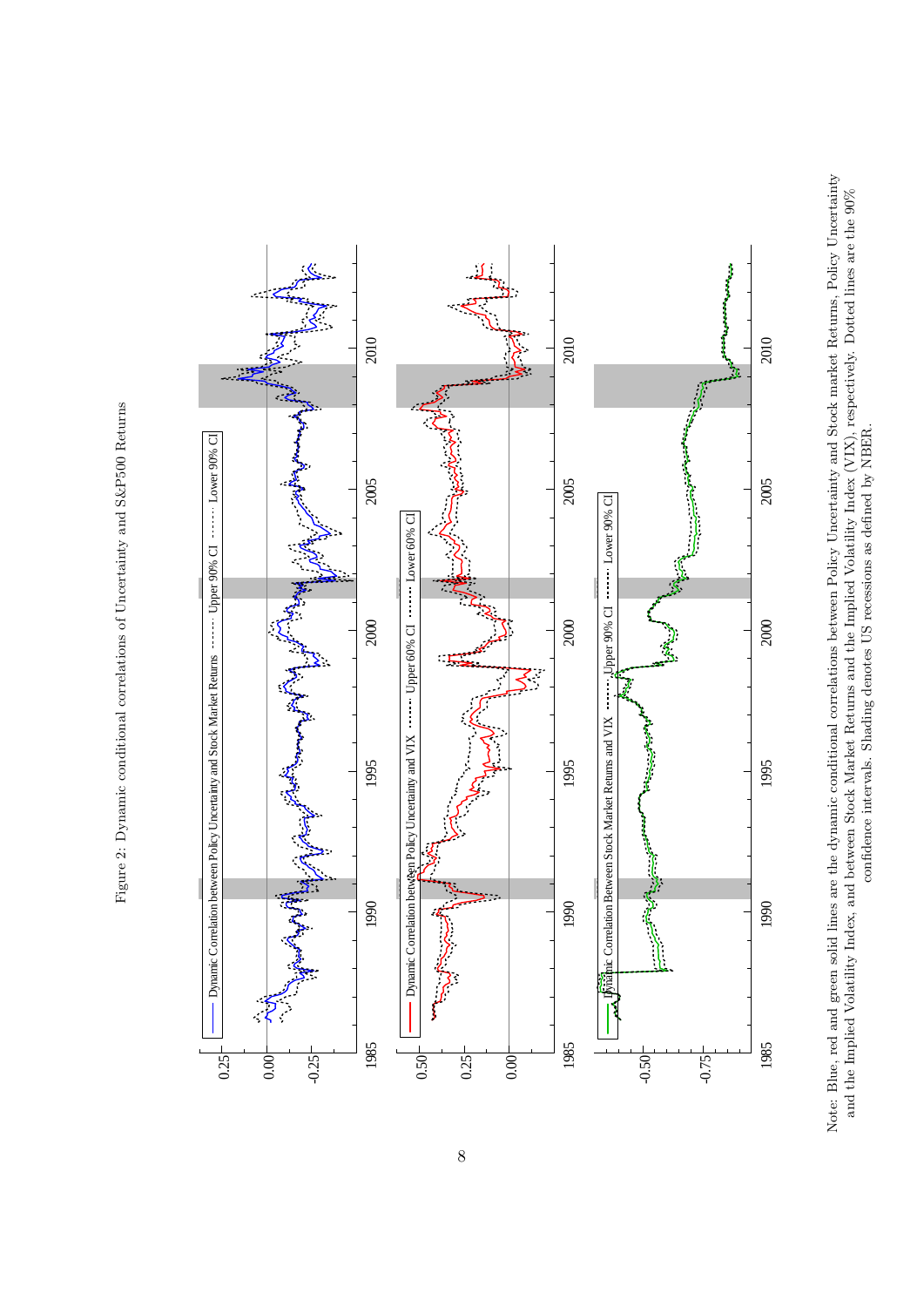|                           | Table 1: Descriptive statistics |                            |                |
|---------------------------|---------------------------------|----------------------------|----------------|
|                           | Uncertainty                     | <b>VIX</b>                 | S&P500 Returns |
| Min                       | 57.519                          | 10.31                      | $-296.21$      |
| Mean                      | 107.38                          | 20.697                     | 7.8428         |
| Max                       | 246.47                          | 68.51                      | 175.34         |
| Std                       | 33.13                           | 7.8615                     | 56.222         |
| $ADFa$ (constant)         | $-2.3530$                       | $-4.1506**$                | $-7.4227**$    |
| $\text{Zivot-Andrews}^b$  | $-5.3401**$                     |                            |                |
| $\text{ARCH}(12)$ LM Test | 74.873**                        | $30.707**$                 | $4.2361**$     |
|                           |                                 | Unconditional Correlations |                |
| Uncertainty               | 1.0000                          |                            |                |
| VIX                       | 0.4274                          | 1.0000                     |                |
| S&P500 Returns            | $-0.1830$                       | $-0.4082$                  | $1.0000\,$     |

Note:

 $a$  The 5% and 1% critical values are -2.86 and -3.43, respectively.

 $<sup>b</sup>$  The estimated break date is August 2007.</sup>

\* and \*\* indicate significance at 5% and 1% level, respectively.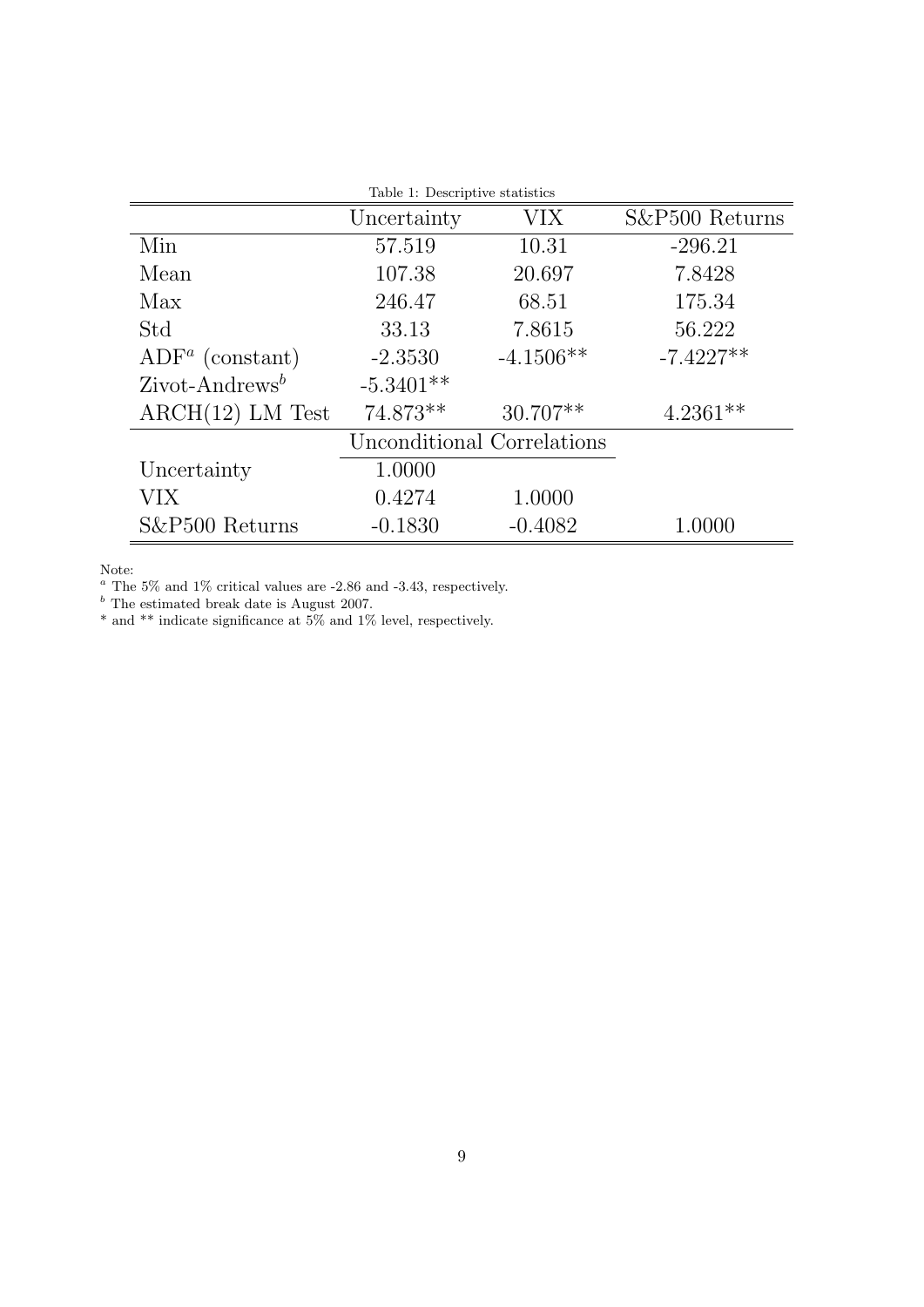|                      | Panel A: Conditional mean       |                                                                                                            |                        |                        |             |                            |                      |                  |
|----------------------|---------------------------------|------------------------------------------------------------------------------------------------------------|------------------------|------------------------|-------------|----------------------------|----------------------|------------------|
|                      |                                 | Model 1:                                                                                                   |                        | Model 2:               |             |                            | Model 3:             |                  |
|                      |                                 | Uncertainty & S&P500                                                                                       |                        | Uncertainty & VIX      |             |                            | S&P500 & VIX         |                  |
|                      | $u_t$                           | $sp_t$                                                                                                     |                        | $u_t$                  | $\dot{v}$   |                            | $sp_t$               | $\mathit{vix}_t$ |
| Cons                 | $13.838***$                     | $-9.644$                                                                                                   | Cons                   | $15.719***$            | $3.730***$  | Cons                       | 0.003                | $3.42***$        |
|                      | (3.264)                         | (11.973)                                                                                                   |                        | (3.743)                | (0.779)     |                            | (1.716)              | (0.147)          |
| $u_{t-1}$            | $0.702***$                      | $-0.595***$                                                                                                | $u_{t-1}$              | $0.647***$             | $0.065***$  | $sp_{t-1}$                 | $0.084**$            | $-0.000$         |
|                      | (0.062)                         | (0.138)                                                                                                    |                        | (0.051)                | (0.011)     |                            | (0.041)              | (0.003)          |
| $u_{t-2}$            | 0.106                           | 0.143                                                                                                      | $u_{t-2}$              | $0.110*$               | $-0.006$    | $\operatorname{vir}_{t-1}$ | $-0.412***$          | $0.822***$       |
|                      | (0.068)                         | (0.184)                                                                                                    |                        | (0.065)                | (0.013)     |                            | (0.041)              | (0.006)          |
| $u_{t-3}$            | $-0.199***$                     | $0.561***$                                                                                                 | $u_{t-3}$              | $-0.119**$             | $-0.042***$ |                            |                      |                  |
|                      | (0.065)                         | (0.159)                                                                                                    |                        | (0.056)                | (0.011)     |                            |                      |                  |
| $u_{t-4}$            | $0.214***$                      | 0.065                                                                                                      | $\boldsymbol{u}_{t-4}$ | $0.146***$             | $-0.030$    |                            |                      |                  |
|                      | (0.046)                         | (0.135)                                                                                                    |                        | (0.049)                | (0.010)     |                            |                      |                  |
| $\mathfrak{h}_{u_t}$ | $0.002***$                      | $-0.068***$                                                                                                | $\mathit{vix}_{t-1}$   | $0.259*$               | $0.004***$  |                            |                      |                  |
|                      | (0.005)                         | (0.017)                                                                                                    |                        | (0.13)                 | (0.001)     |                            |                      |                  |
| $h_{spt}$            | $0.001***$                      | $-0.008***$                                                                                                | $\mathfrak{h}_{u_t}$   | $-0.001$               | $0.798***$  |                            |                      |                  |
|                      | (0.001)                         | (0.003)                                                                                                    |                        | (0.005)                | (0.032)     |                            |                      |                  |
| $\boldsymbol{D}$     | $12.633***$                     |                                                                                                            | $\boldsymbol{D}$       | 13.697***              |             |                            |                      |                  |
|                      | (2.430)                         |                                                                                                            |                        | (2.529)                |             |                            |                      |                  |
|                      |                                 | Panel B: Conditional variance: $H_t = \Gamma' \Gamma + A' \epsilon_{t-1} \epsilon'_{t-1} A + B' H_{t-1} B$ |                        |                        |             |                            |                      |                  |
| $\gamma$             | $29.401**$                      | $1395.664***$                                                                                              |                        | $35.5\overline{14***}$ | $5.344***$  |                            | $98.280***$          | $7.929***$       |
|                      | (11.863)                        | (175.353)                                                                                                  |                        | (15.783)               | (1.157)     |                            | (19.932)             | (0.222)          |
| $\alpha_1$           | $0.312***$                      | $0.271***$                                                                                                 |                        | $0.336***$             | $0.709***$  |                            | $0.137***$           | $0.155***$       |
|                      | (0.071)                         | (0.073)                                                                                                    |                        | (0.070)                | (0.159)     |                            | (0.009)              | (0.022)          |
| $\beta_2$            | $0.631***$                      | $0.221***$                                                                                                 |                        | $0.614***$             | $0.187***$  |                            | $0.823***$           | $0.373***$       |
|                      | (0.065)                         | (0.054)                                                                                                    |                        | (0.066)                | (0.068)     |                            | (0.006)              | (0.014)          |
| $\boldsymbol{a}$     |                                 | $0.077***$ (0.061)                                                                                         |                        | $0.065**$ (0.031)      |             |                            | $0.025***$ $(0.001)$ |                  |
| $\boldsymbol{b}$     | $0.849^{***}\;$                 | (0.127)                                                                                                    |                        | $0.933***$             | (0.033)     |                            | $0.975^{***}\,$      | (0.001)          |
|                      | Panel C: Misspecification tests |                                                                                                            |                        |                        |             |                            |                      |                  |
| Q(12)                | 18.4657                         | 8.0964                                                                                                     |                        | 17.9388                | 16.4735     |                            | 8.2212               | 8.7899           |
|                      | [0.1023]                        | [0.7776]                                                                                                   |                        | [0.1176]               | [0.1705]    |                            | [0.7676]             | [0.7208]         |
| $Q^2(12)$            | 8.4881                          | 6.0645                                                                                                     |                        | 7.7822                 | 4.2535      |                            | 5.0293               | 5.3973           |
|                      | [0.7459]                        | [0.9128]                                                                                                   |                        | [0.8019]               | [0.9784]    |                            | [0.9570]             | [0.9412]         |

Table 2: Estimation results of bivariate DCC-GARCH models, Period: 1985M1 – 2013M1

Note:  $u_t$ ,  $sp_t$ ,  $vix_t$ ,  $h_{u_t}$  and  $h_{spt}$  denote policy uncertainty, S&P500 returns, implied volatility index (VIX), conditional variance of uncertainty and conditional variance of  $S\&P500$  returns, respectively, at time t. D is a dummy variable that equals one for  $t \ge \text{August } 2007$  and zero otherwise.  $Q(12)$  and  $Q^2(12)$  are the Ljung-Box Q-Statistics on the standardized and squared standardized residuals, respectively, up to 12 lags. Standard Errors in parenthesis and p-values in square brackets. \*\*\*, \*\* and \* denote statistical significance at the 1 percent, 5 percent and the 10 percent level, respectively.